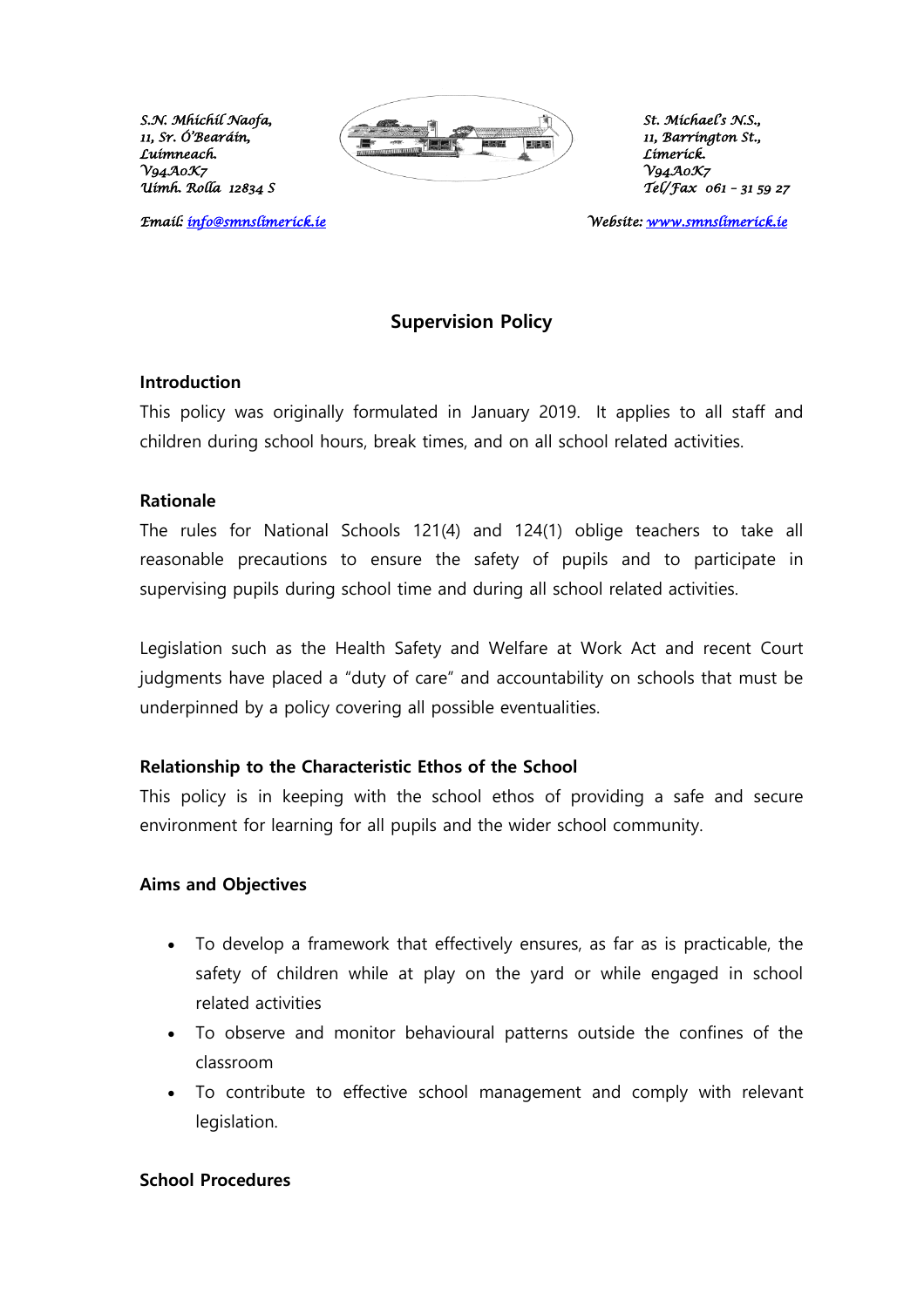- All teachers engage in supervision duties
- The Board of Management informs parents each year that the school does not take responsibility for supervision of pupils before and after school.
- It is the policy of the school to supervise the school yard at all times during regular lunch breaks i.e. 10.15am to 10.25am, 12.00pm to 12.30pm. Teachers assume a duty of care at 8:40am.
- A Rota for supervision is drawn up by a post holder in consultation with Principal/staff and this Rota is displayed on the staff room notice board and teacher's classroom.
- Rules of the school yard are reviewed and revised continually and communicated to children regularly
- If parents indicate a worry about a particular child on the yard all teachers rostered for yard duty are informed of the concern so that the particular concerns can be addressed satisfactorily
- Teachers taking a course day can swap supervision duties with a willing colleague. If a teacher is unexpectedly absent a volunteer colleague will assume his/her duties in a reciprocal arrangement
- Our 2 Special Needs Assistants are on duty during break and lunch. While these Assistants provide individual supervision for designated Special Needs children, they can act in an observing and reporting capacity, bringing instances of misbehaviour to the attention of the teacher on yard duty. The schools Anti-Bullying/Code of Behaviour policy covers incidents of misbehaviour
- The teacher on supervision duty will inform the class teacher of any major incidents or injury relating to children in their class
- Children with injuries/complaints are dealt with directly by the teacher on yard duty. Children are not permitted to report directly to the staff room if there is an incident on the yard. The only exception to this is if a child needs First Aid attention. The teacher on Gate Duty attends to this.
- First Aid is administered by the teacher on gate duty. The role rotates weekly. The teacher on yard sends the injured child in with an older pupil who knocks on the door of the staff room for attention.
- First Aid boxes and Accident Report books are kept as a matter of procedure. All accidents where there is injury involved should be noted in the Accident Report Book by the teachers on supervision, SNA or by the relevant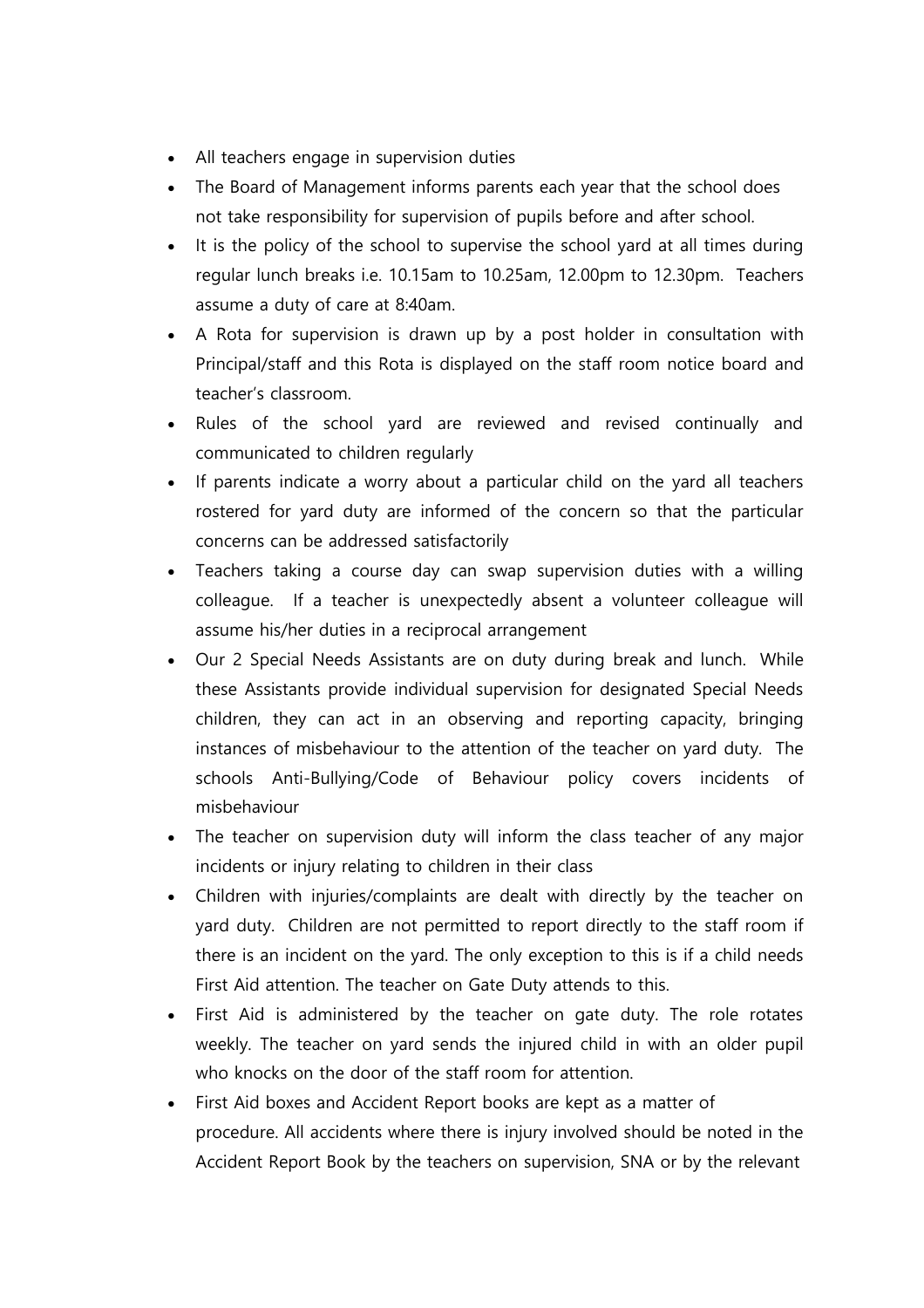class teacher. Where teachers suspect that a child is unwell parents are alerted, usually by phone.

- At all times each teacher is responsible for the supervision of all children under their care
- If children remain uncollected after 2.20pm, the school always ensures that a duty of care is provided until a parent/.guardian is contacted.
- After 1 hour if parents/guardians and emergency contacts cannot be reached the Gardai will be called.
- At dismissal time in the evening the teacher on duty will supervise the outside of the school building, along the ramp and up to the pedestrian gate to see children safely off the premises. No supervision is provided outside the school gate.
- Unless unavoidable, teachers should never leave their classroom unsupervised.
- Children who are withdrawn from their mainstream classroom for support should be collected at the classroom door by the relevant teacher.

# **Special Provisions**

a. Out of school activities such as games, swimming, tours, etc

Back up provisions are put in place to ensure adequate levels of supervision are put in place. The level of supervision is usually one adult per 15 children with individual teachers in charge of specific groups

b. Meeting with Parent

In the unlikely event that a teacher is called from his/her classroom to meet with a parent, another member of staff may be released to cover. However, it is school policy to request parents to make appointments. The school may require the assistance of parents on outings. If this is the case the teacher will only use parents who have been garda vetted.

c. On wet days

Children remain in their classes. The normal supervision Rota will apply for all breaks, teacher walks between classrooms. SNA's remain with children with special needs. Children from senior classes assist the class teachers in Juniors, Seniors and First Class.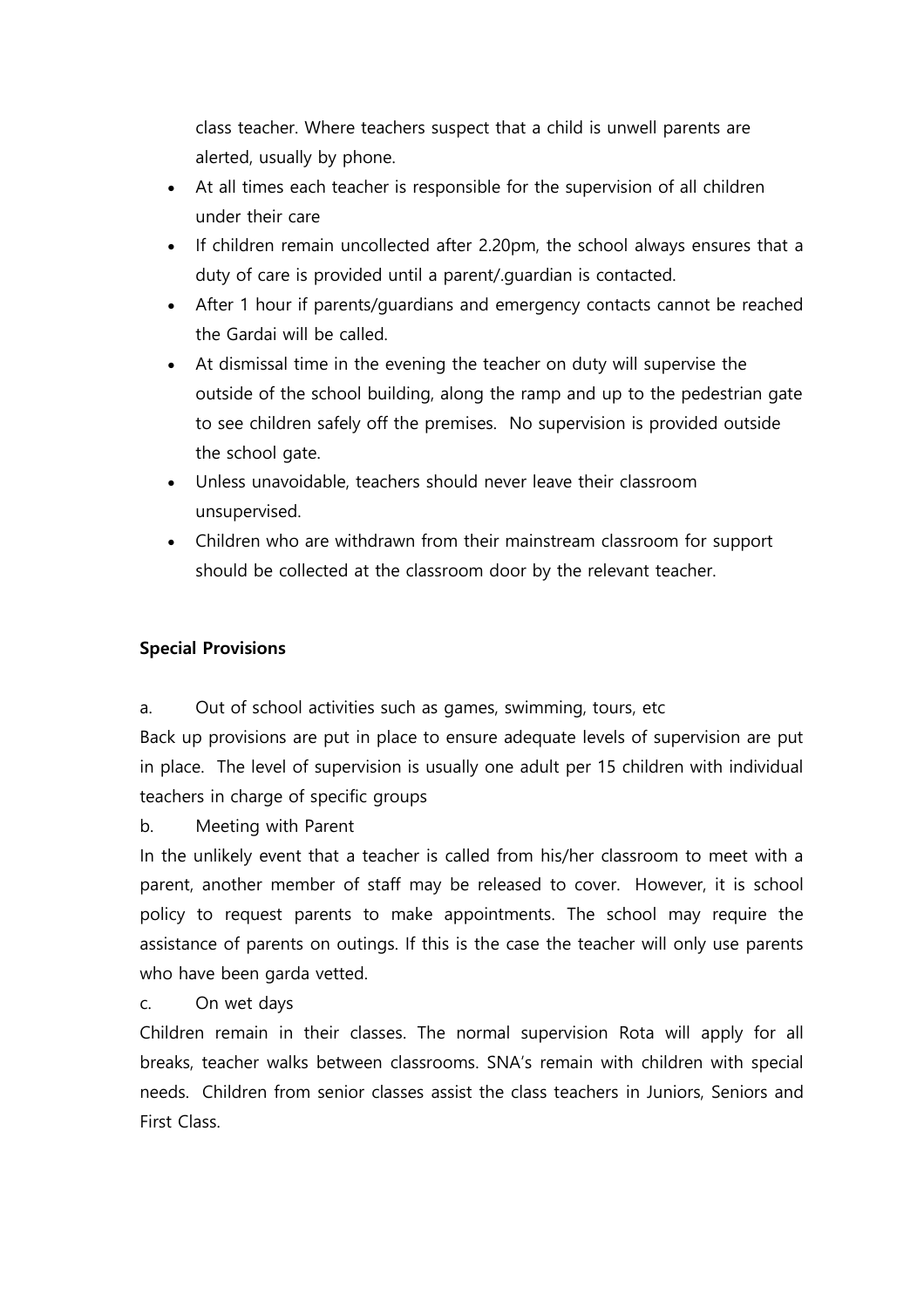# d. Visiting Teachers

When visiting teachers such as P.E., Music, Bible Studies, take over a class, the school encourages teachers to maintain a presence. Neither SNA'S or pupils are left in sole charge of a class

e. Health and Safety Policy

The school Health and Safety Policy lists all hazards on the school yard and supervisors are accordingly briefed

f. Children leaving the school grounds

Parents may request that their children be allowed leave during the school day due to health commitments etc. This should be communicated in writing via the homework journal. Children should be signed out by a parent/guardian

# **Organisation of Grounds**

- Infants to First Class have their own area.
- Second to Sixth Class have their own area as well. They use the top part of the yard and have their own shelter shed ie. shelter shed on the wall near the back gate

### **Good Practice for Teachers/SNA's in Saint Michael's N.S.**

### **1. Supervision**

- Continuous walking around the play area
- Write down all incidents of misbehaviour etc. in incident book on the day of the incident (Incident Book in Office)
- Same with accident
- Be on the lookout for rough play, games etc that have potential for injury. Prohibit these games and alert all the other teachers
- Report any potentially hazardous area, item etc to the principal
- Confiscate items from pupils that could be used to cause injury.
- Children should play in their respective play areas
- Teacher on yard duty blows the whistle on time
- Children line up quietly in their class levels
- Teacher on duty calls each class and they walk into the school building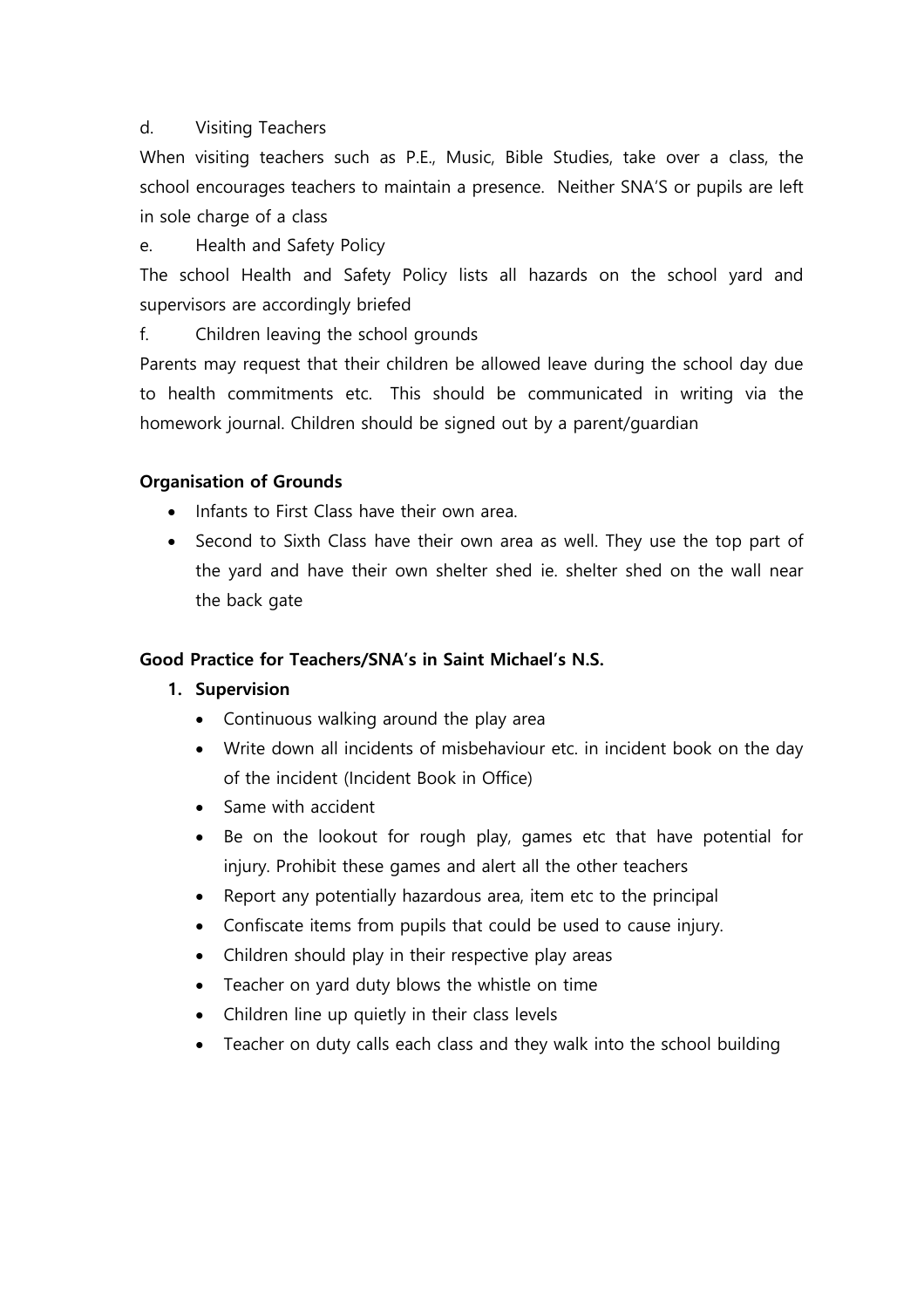# **2. Bringing Children Out of School**

- a) Bus Journeys for School Activities
- I. The teacher must be first out the gate to check the traffic on the road
- II. The teacher must ensure that the pupils walk orderly to the bus and behave in a safe manner on the bus
- III. Running to or from the bus at any time is strictly prohibited
- IV. As in school, courtesy, good manners and addressing people properly are demanded of the pupils
- V. When planning bus journeys, a teacher must plan carefully to try to foresee if more adults are needed for supervision
- VI. Teachers and pupils must adhere to all road and traffic regulations including the wearing of seat-belts
	- b) On Walks, e.g. church, People's Park,
- i. Teachers must wear high visibility top, these are available in the school
- ii. Teacher must walk with his/her class
- iii. The children walk in pairs on the right hand side of the road
- iv. Running is strictly prohibited
- v. When crossing the road, the teacher supervises the crossing
	- c) In School
- i. Children walk in the corridor and classrooms
- ii. Children are not to be asked or allowed to handle hot items or lift or move heavy objects
- iii. Adults are not expected to lift or move heavy objects but if doing so due care must be taken
	- 3. Sport/Activities
	- 1) If a child is known to have had an injury we should get approval from the parent before he/she takes part in sport, stating that the child may participate as normal
	- 2) Appropriate warm-up exercises to be undertaken before more vicarious exercise
	- 3) Use of equipment check before use that it is safe if in doubt don't use it
	- 4) Use of equipment only use it for the purposes it was designed for
	- 5) Even when the class is being taught an outside coach/teacher (e.g. Gaa coach, Rugby coach, Dance teacher) the class teacher must be present for the entire duration of the session